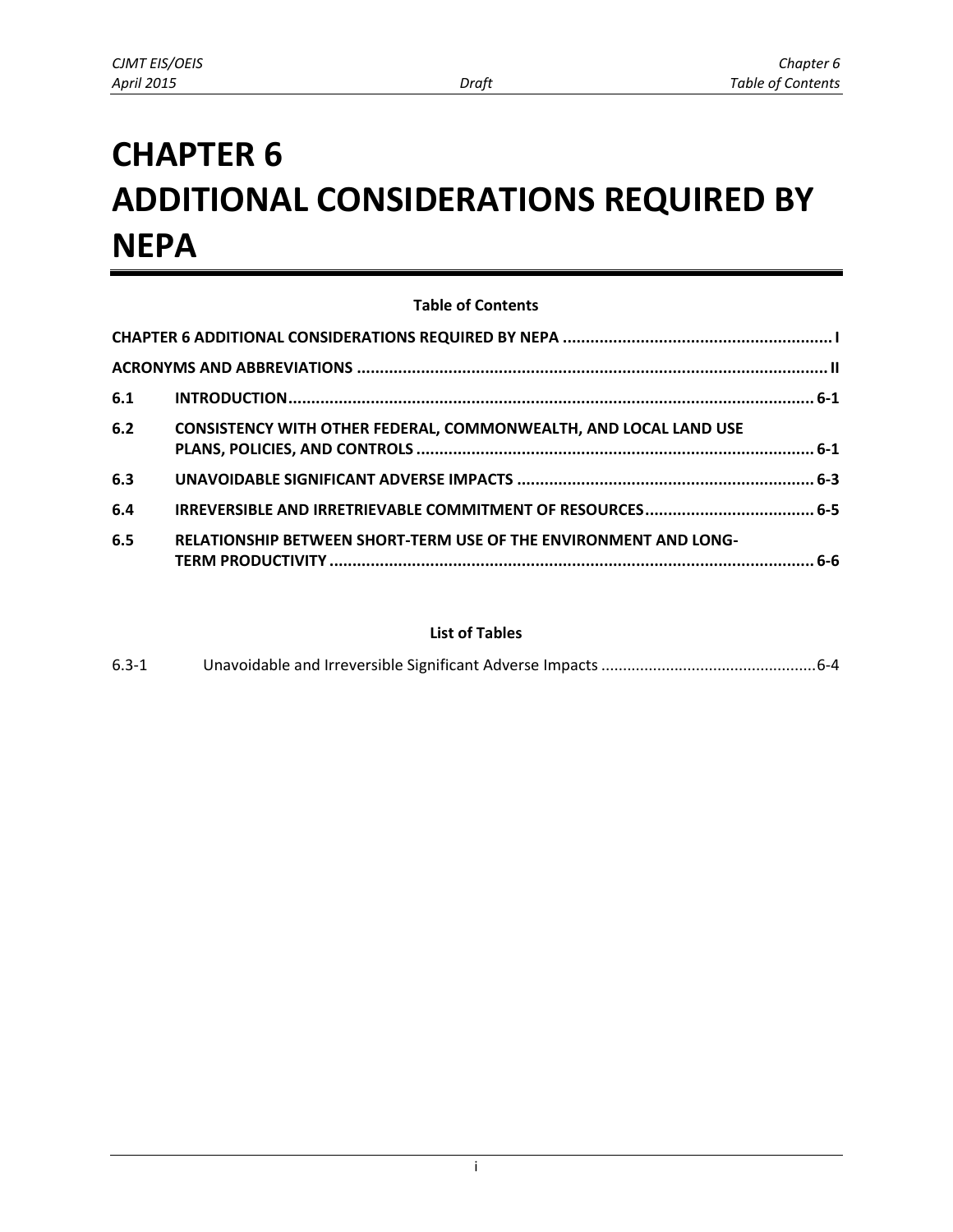#### **Acronyms and Abbreviations**

<span id="page-1-0"></span>

| <b>CJMT</b> | Commonwealth of the Northern Mariana  | <b>NEPA</b> | National Environmental Policy Act |
|-------------|---------------------------------------|-------------|-----------------------------------|
|             | Islands Joint Military Training       | OFIS        | Overseas EIS                      |
| <b>CNMI</b> | Commonwealth of the Northern          | <b>RTA</b>  | Range and Training Area           |
|             | Mariana Islands                       | U.S.        | <b>United States</b>              |
| EIS         | <b>Environmental Impact Statement</b> |             |                                   |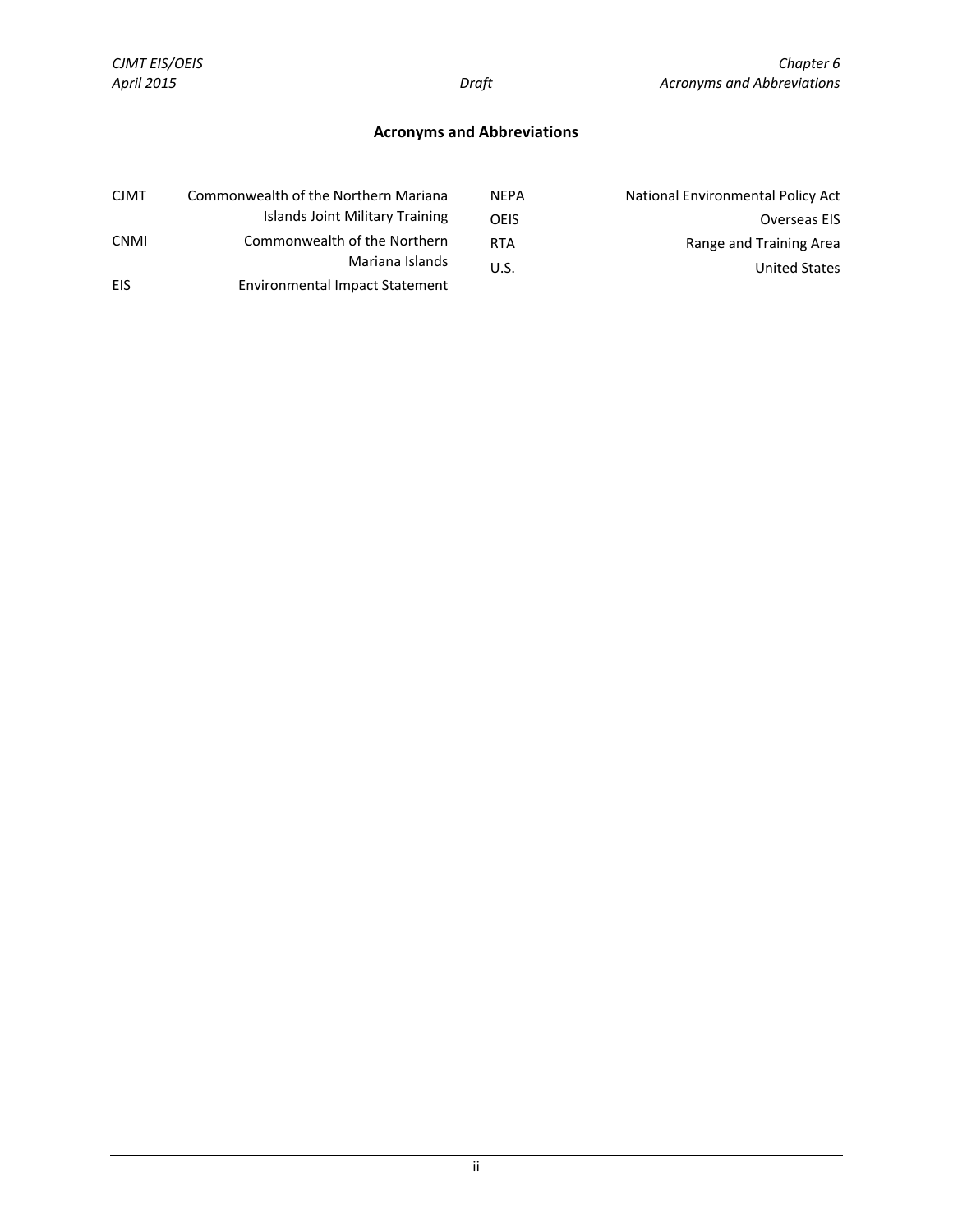# **CHAPTER 6 ADDITIONAL CONSIDERATIONS REQUIRED BY NEPA**

## <span id="page-2-0"></span>**6.1 INTRODUCTION**

This chapter addresses additional considerations required by the National Environmental Policy Act (NEPA) and possible conflicts between the proposed action and the objectives of existing land use plans, policies, and controls; irreversible and irretrievable commitment of resources; and short-term use versus long-term productivity. The cumulative impacts analysis is presented in Chapter 5.

# <span id="page-2-1"></span>**6.2 CONSISTENCY WITH OTHER FEDERAL, COMMONWEALTH, AND LOCAL LAND USE PLANS, POLICIES, AND CONTROLS**

The proposed action alternatives have been assessed to determine their consistency and compliance with applicable environmental regulations and other plans, policies, and controls. In summary, this analysis indicates that the proposed action alternatives would not conflict with the objectives of applicable federal regulations, but there may be inconsistencies with the Commonwealth of the Northern Mariana Islands (CNMI) and local land use plans and policies (Section 4.7, *Land and Submerged Land Use*).

### **6.2.1 Federal Plans**

Throughout the Environmental Impact Statement (EIS)/Overseas Environmental Impact Statement (OEIS) process, other federal agencies (including cooperating agencies) were provided opportunities to identify potential conflicts with their plans and policies. No conflicts were identified to date.

The proposed action on Tinian is compatible with the present and reasonably foreseeable United States (U.S.) military training actions described in Chapter 5, *Cumulative Impacts*.

There are no federal plans, policies, or controls currently associated with Pagan. The U.S. Geological Survey is best suited to maintain monitoring equipment for volcanic activities on the island; however, stable support for these efforts is yet to be identified. This activity would not present any significant inconsistencies with proposed military training.

The management of the ranges and training areas (RTAs) proposed in this EIS/OEIS would be linked to the overall management by the Commander Naval Installations Command, Joint Region Marianas. As the Marine Corps Forces Pacific is the Executive Agent for this action, Marine Corps policies and procedures would likely provide the basis for joint and multi-national range and training area management. Marine Corps Order P3550.10 *Policies and Procedures for Range and Training Area Management*, establishes Marine Corps responsibilities and prescribes policies and procedures concerning safety and management of Marine Corps operational ranges and training areas, to include associated training facilities (Department of the Navy [DoN] 2005). An organization such as a Marine Corps Guam Range Management Division is envisioned as the designated range control facility organization with responsibility for the Tinian and Pagan ranges. This organization would provide safety,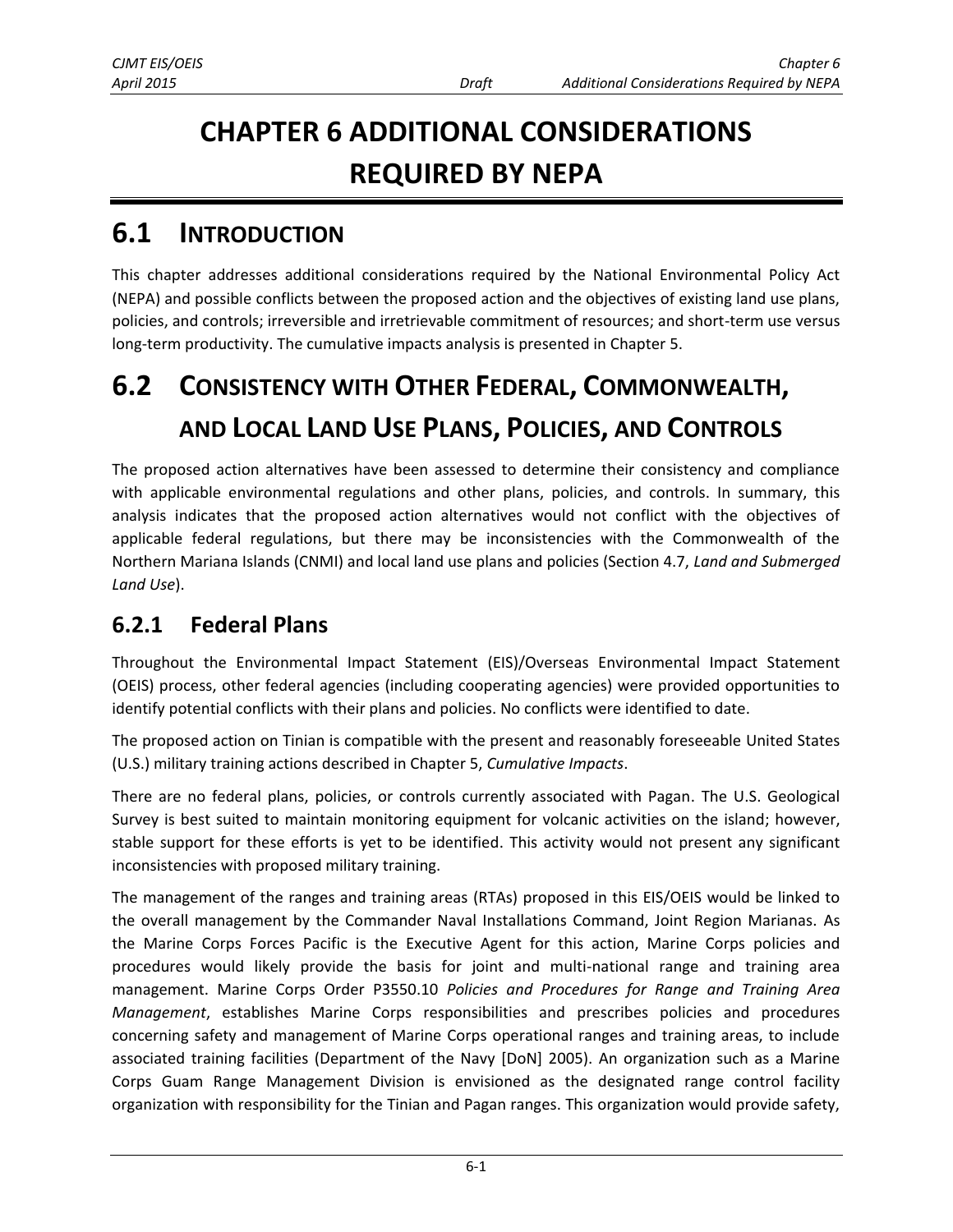| <b>CJMT EIS/OEIS</b> |       | Chapter 6                                         |
|----------------------|-------|---------------------------------------------------|
| April 2015           | Draft | <b>Additional Considerations Required by NEPA</b> |

control, maintenance, environmental compliance, and administrative functions for aviation, ground, and combined arms training events within RTAs, to include both live-fire and non-live-fire events.

The management of all ranges would be coordinated to avoid conflicts among the various U.S. military training activities. If the proposed action were implemented, the existing Joint Region Marianas Integrated Natural and Integrated Cultural Resource Management Plans would be updated to include Pagan military lands and all new activities associated with the proposed action.

### **6.2.2 Regional and Local Land Use Plans**

As described in Section 3.7, *Land and Submerged Land Use*, the CNMI Public Land Use Plan (Marianas Public Land Corporation 1989) is the current land use planning guidance.

#### **6.2.2.1 Tinian**

On Tinian, military use is identified for the Military Lease Area, the Tinian International Airport and the Port of Tinian. Future land use planning goals on Tinian include continued military use of lease areas; development of casinos and hotels as infill, rather than sprawling resort with golf course-style development; 533 homesteads by 2015; preservation of conservation lands; continued agriculture; and an increase in fisheries productivity.

The Tinian alternatives are consistent with this planned U.S. military use within the Military Lease Area and with planned use of the Tinian airport and seaport with additional airspace modifications due to proposed military training. Additional acreage would be leased from the CNMI at the Tinian International Airport with the purpose of using the area for military aviation purposes compatible with existing and future commercial aviation, and at the Port of Tinian with the purpose of using the area for military operations compatible with future commercial marine operations at the seaport. No reasonably foreseeable competing land uses (other than the federal actions mentioned in the previous section) are identified for these two areas within the reasonably foreseeable timeframe (2026). The proposed land uses, therefore, would be consistent with the CNMI government airport and harbor land uses.

The proposed action would remove 2,375 acres (961 hectares) within the Military Lease Area from agricultural use. The new restriction in land use is consistent with the terms and conditions of the lease agreements. However, there would be an impact to the total land available for agricultural land use on Tinian. The DoN has identified an area east of Broadway Avenue, within the Military Lease Area, that could be made available for agricultural use.

#### **6.2.2.2 Pagan**

The 1989 *CNMI Public Land Use Plan* does not mention Pagan specifically and refers to all islands north of Saipan collectively as the "Northern Islands." It states that "public lands in the Northern Islands will remain in their current designation as conservation areas (Marianas Public Land Corporation 1989)." Conservation lands are public lands that are set aside to protect critical habitats, forests, wetlands and historic/cultural sites. The proposed action is inconsistent with the land use designation of conservation.

As discussed in Section 3.7, *Land and Submerged Land Use*, the CNMI prepared a Five-Year Land Use Plan*.* There is no recent land use plan for Pagan that has been officially adopted by the CNMI government. Public Law 16-50 states that lands in the northern islands (including Pagan) may be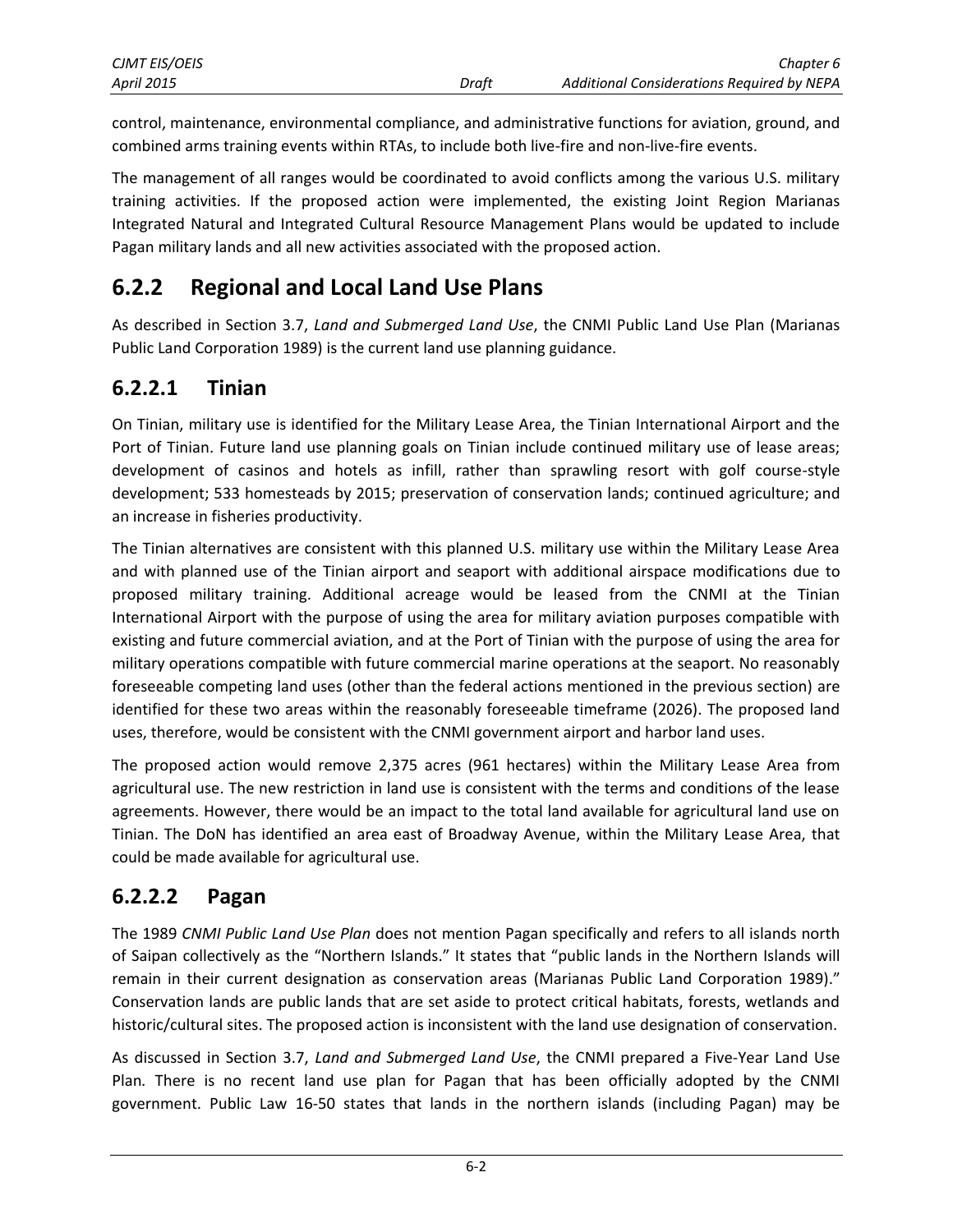designated for homesteading, public/private facilities, and commercial activities. The 2013 CNMI Department of Public Lands' Pagan land use planning effort generated three potential land use plan options for consideration. The CNMI Department of Public Lands has not selected any of these options or officially adopted any land use plans for Pagan. There are no reasonably foreseeable CNMI investments in infrastructure or public services on Pagan. Therefore, the proposed action is consistent with the existing land use. However, the proposed action is not consistent with Public Law 16-50 as it precludes the CNMI legislative mandate to provide homesteads on Pagan. Full time residential land use would not be compatible with the proposed U.S. military training.

### **6.2.3 Applicable Federal and Local Regulations**

The U.S. military must comply with all applicable federal environmental laws, regulations, and Executive Orders, including, those introduced in Chapters 3 and 4 under each resource section and summarized in Appendix E, *Applicable Federal and Local Regulations*. The EIS/OEIS process has provided federal and local agencies opportunities to review and comment on the proposed action, and the requisite coordination and consultation activities have been initiated.

## <span id="page-4-0"></span>**6.3 UNAVOIDABLE SIGNIFICANT ADVERSE IMPACTS**

Chapter 4, *Environmental Consequences* identifies the significant adverse impacts of the proposed action. Many of these impacts are mitigable to less than significant adverse impacts, but the impacts listed i[n Table 6.3-1 a](#page-5-1)re unavoidable. Either mitigation is not proposed or the mitigation proposed would not reduce the impact to less than significant. The unavoidable impacts are similar among the action. Briefly, the unavoidable significant impacts related to the Tinian alternatives would be to the following resources:

- Geology and Soils
- Noise
- Land and Submerged Land Use
- Recreational Resources
- Visual Resources
- Socioeconomics

In addition, unavoidable adverse impacts related to the Tinian alternatives would occur due to: removal of native vegetation including limestone forest wildlife habitat; permanent loss of marine habitat including coral during construction and operations; and degradation of marine habitats through runoff and munitions. These would be irreversible/irretrievable impacts.

The unavoidable significant impacts related to the Pagan alternatives would be to the following resources:

- Land and Submerged Land Use
- Socioeconomics and Environmental Justice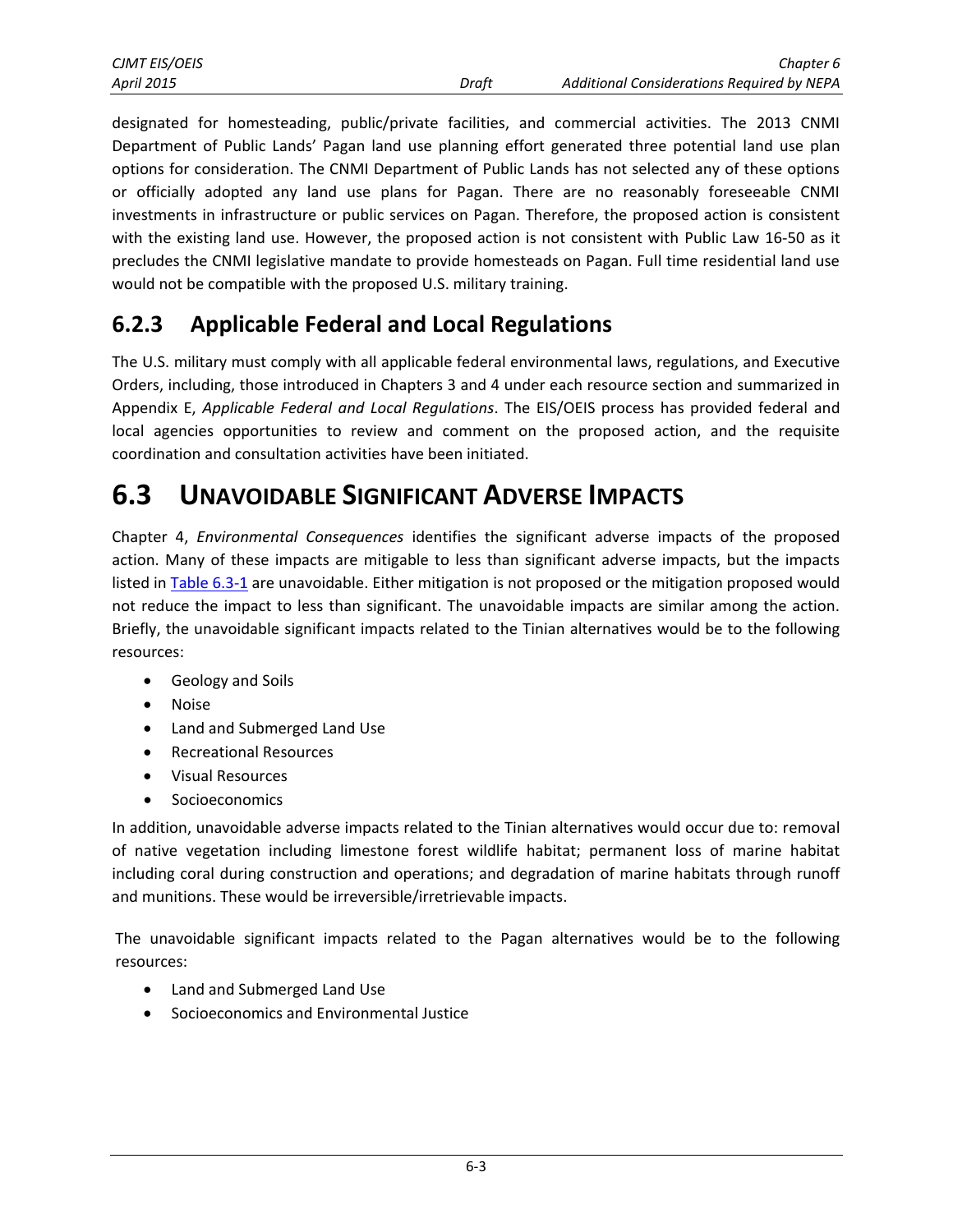<span id="page-5-0"></span>

| <b>Resource Area</b>                               | <b>Unavoidable Impact</b>                                                                                                                                                                                                                                                                                                                                                                                                                                                                                                                                                                                                                                                                                                                                                                                               | Irreversible/Irretrievable?<br>(Yes/No) |  |  |  |  |
|----------------------------------------------------|-------------------------------------------------------------------------------------------------------------------------------------------------------------------------------------------------------------------------------------------------------------------------------------------------------------------------------------------------------------------------------------------------------------------------------------------------------------------------------------------------------------------------------------------------------------------------------------------------------------------------------------------------------------------------------------------------------------------------------------------------------------------------------------------------------------------------|-----------------------------------------|--|--|--|--|
| <b>Tinian</b>                                      |                                                                                                                                                                                                                                                                                                                                                                                                                                                                                                                                                                                                                                                                                                                                                                                                                         |                                         |  |  |  |  |
| Geology and Soils                                  | Operations in the High Hazard Impact Area would<br>result in permanent loss of prime farmland soils.                                                                                                                                                                                                                                                                                                                                                                                                                                                                                                                                                                                                                                                                                                                    | Yes                                     |  |  |  |  |
| Noise (similar for all<br>alternatives)            | Noise generated at the RTA by large-caliber weapons,<br>during unfavorable weather conditions, could result in<br>increased risk of complaints from locations outside,<br>and south of the Military Lease Area on Tinian, and to<br>the north of the Military Lease Area from locations in<br>the southwestern portion of Saipan.                                                                                                                                                                                                                                                                                                                                                                                                                                                                                       | No                                      |  |  |  |  |
| Land and Submerged Land<br>Use                     | • Additional federal land acquired under long-term<br>real estate agreement.<br>New and more frequent restrictions on public<br>٠<br>access to Military Lease Area and submerged lands.<br>Landing beach would impact two CNMI Areas of<br>Particular Concern: Shoreline and Lagoon and<br>Reefs.<br>Federal land acquisition and development at the<br>port would impact the CNMI Port and Industrial<br>Area of Particular Concern.<br>Port development would be within the Coastal<br>Hazards CNMI Area of Particular Concern.<br>Land uses within the Military Lease Area would<br>change to U.S. military training and may preclude<br>agricultural and grazing use of the area. DoN has<br>identified some areas that could be set aside for<br>grazing, but a U.S. commitment to agricultural use<br>is pending. | Yes                                     |  |  |  |  |
| <b>Recreational Resources</b>                      | New and more frequent restrictions on public<br>$\bullet$<br>access to recreational resources within the Military<br>Lease Area and submerged lands.<br>Year-round loss of access to cultural sites within<br>the High Hazard Impact Area.                                                                                                                                                                                                                                                                                                                                                                                                                                                                                                                                                                              | To be determined<br>pending Section 106 |  |  |  |  |
| <b>Visual Resources</b>                            | Views from Mount Lasso permanently altered.                                                                                                                                                                                                                                                                                                                                                                                                                                                                                                                                                                                                                                                                                                                                                                             | Yes                                     |  |  |  |  |
| Socioeconomics and<br><b>Environmental Justice</b> | Increased population and number of children on<br>island attending schools.                                                                                                                                                                                                                                                                                                                                                                                                                                                                                                                                                                                                                                                                                                                                             | No                                      |  |  |  |  |

#### <span id="page-5-1"></span>**Table 6.3-1. Unavoidable and Irreversible Significant Adverse Impacts**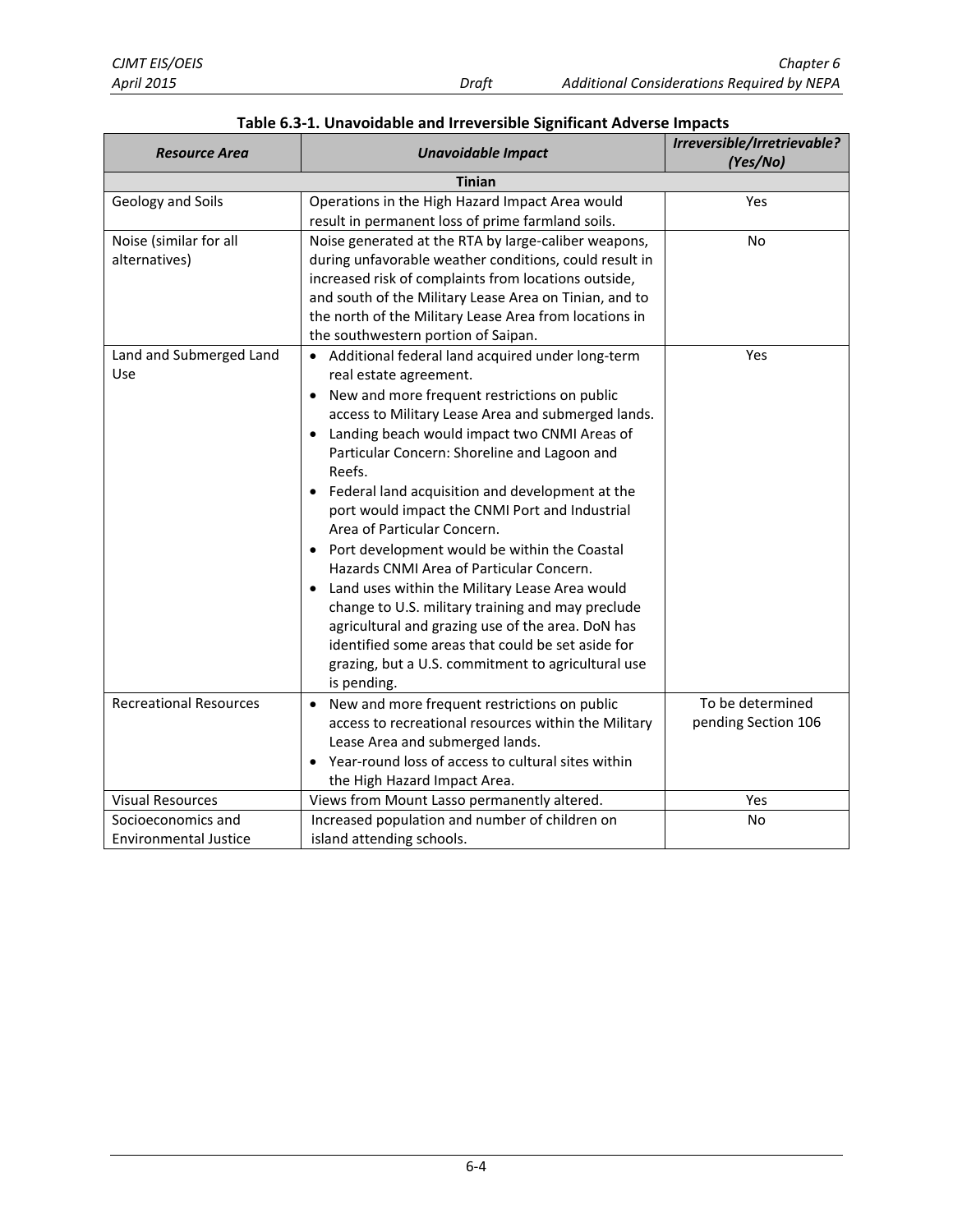| <b>Resource Area</b>                               | <b>Unavoidable Impact</b>                                                                                                                                                                                                                                                                                                                                                                                                                                                                                                                                         | Irreversible/Irretrievable?<br>(Yes/No) |  |  |  |  |  |
|----------------------------------------------------|-------------------------------------------------------------------------------------------------------------------------------------------------------------------------------------------------------------------------------------------------------------------------------------------------------------------------------------------------------------------------------------------------------------------------------------------------------------------------------------------------------------------------------------------------------------------|-----------------------------------------|--|--|--|--|--|
| Pagan                                              |                                                                                                                                                                                                                                                                                                                                                                                                                                                                                                                                                                   |                                         |  |  |  |  |  |
| Land and Submerged Land<br><b>Use</b>              | Additional federal land acquired under long-term<br>$\bullet$<br>lease.<br>New restrictions on public access to Pagan and<br>submerged lands.<br>Landing beach would impact two CNMI Areas of<br>Particular Concern: Shoreline and Lagoon and<br>Reefs.<br>The High Hazard Impact Areas would be<br>permanently off-limits to visitors, even when there<br>are no training events.<br>U.S. military use would be incompatible with<br>conservation land use designation of Pagan.<br>U.S. military use would preclude extended visits<br>and permanent residents. | Yes                                     |  |  |  |  |  |
| Socioeconomics and<br><b>Environmental Justice</b> | Decreased access to recreational and cultural activity,<br>and decreased likelihood that former Pagan residents<br>or their ancestors would be able to re-settle or<br>homestead the island.                                                                                                                                                                                                                                                                                                                                                                      | No                                      |  |  |  |  |  |

**Table 6.3-1. Unavoidable and Irreversible Significant Adverse Impacts**

<span id="page-6-1"></span>In addition, unavoidable adverse impacts related to the Pagan alternatives would occur due: removal of native vegetation including forest wildlife habitat; permanent loss or marine habitat including coral during construction and operations; and degradation of marine habitats through runoff, munitions and noise. These would be irreversible/irretrievable impacts.

## <span id="page-6-0"></span>**6.4 IRREVERSIBLE AND IRRETRIEVABLE COMMITMENT OF RESOURCES**

NEPA requires a detailed statement on "any irreversible and irretrievable commitments of resources which would be involved in the proposed action should it be implemented" (40 Code of Federal Regulations § 1502.1). Irreversible effects are related to the permanent use of a non-renewable resource (such as minerals or energy) and the effects that the use of those resources have on future generations. Irretrievable resource commitments involve the loss in value of an affected resource that cannot be restored as result of the action (e.g., extinction of a threatened or endangered species or the disturbance of a cultural site).

Irreversible and irretrievable commitments of resources would occur under all alternatives. There would be no appreciable difference among the Tinian alternatives or between the Pagan alternatives with respect to irreversible and irretrievable commitment of resources.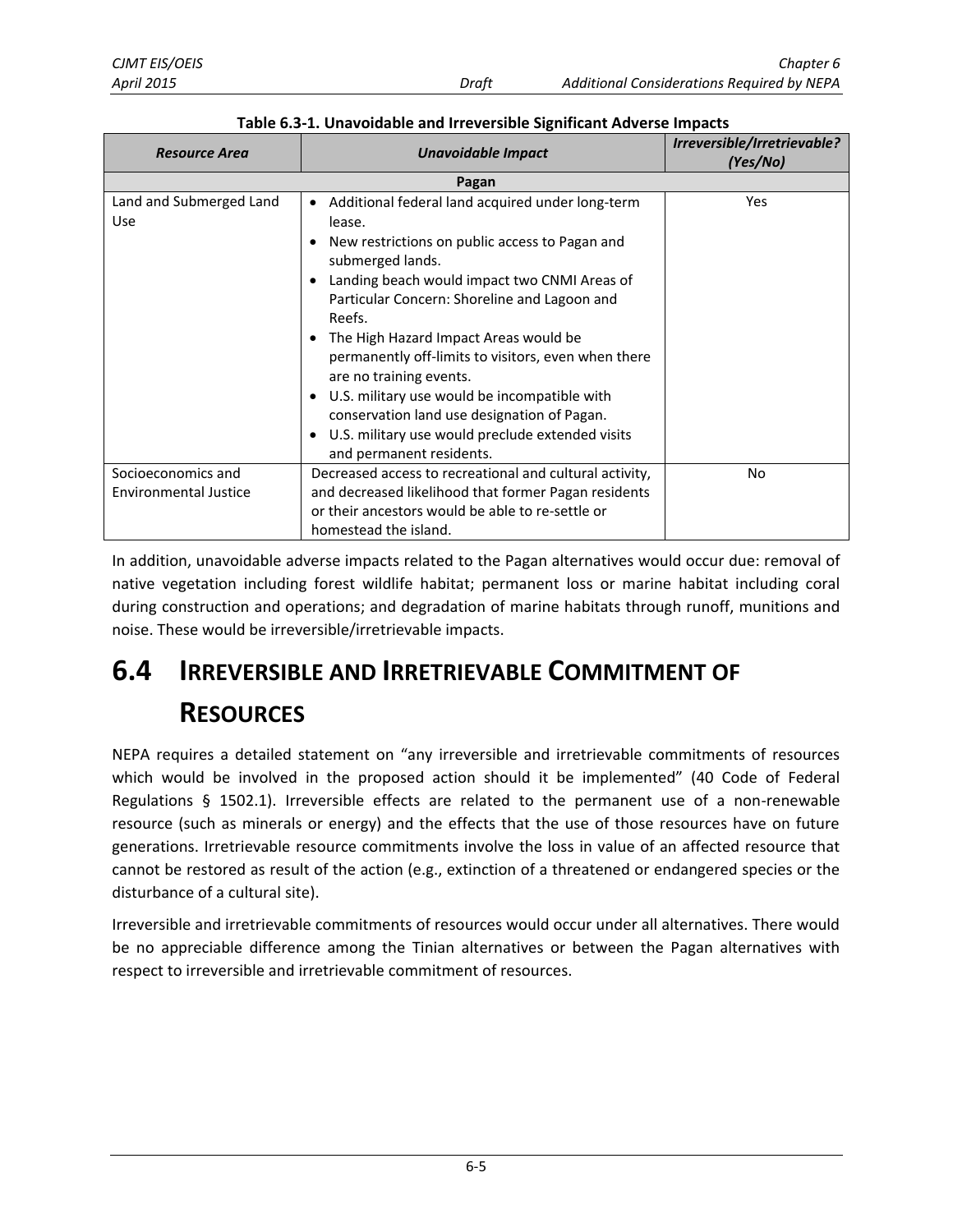General irreversible and irretrievable commitment of resources related to the construction and operation of the proposed action on Tinian and Pagan would include the following:

- Consumption of fossil fuels and energy for construction and training equipment, transportation and facility operation by U.S. military.
- Use of raw materials (i.e., wood, metal, components of concrete, asphalt, fabricated building materials) for construction of new facilities.
- Increases in the demand for potable water. While there is sufficient capacity of groundwater resources, the use does represent an irreversible use of the resource that is not available for other users.
- Expenditures of time (labor) and money.

In addition to the U.S. military fuel and time expenditures, civilians may also experience a greater expenditure of resources when they are required to travel greater distances to accommodate new airspace and marine navigation restrictions.

As summarized in the last column of [Table 6.3-1,](#page-5-1) most of the unavoidable significant impacts would be irreversible. In addition, there are unavoidable impacts that would be reversible when the military training ends. But because the training would continue well into future generations, there is less certainty that the impact would be completely reversible. If these additional unavoidable impacts are included, only the unavoidable noise and socioeconomic impacts to Tinian would be reversible. None of the unavoidable impacts to Pagan would be reversible.

Under the no-action alternative, current military-approved training activities would continue. These activities include limited non-tactical live-fire and other non-live-fire training as well as the construction and operation of four ranges on Tinian (see Section 2.4.5, *Tinian No-Action Alternative*). Therefore, under the no-action alternative there would also be irreversible and irretrievable commitments of resources that were described in the 2010 *Guam and CNMI Military Relocation EIS* (DoN 2010b). The only U.S. military training that occurs on Pagan under the no-action alternative is infrequent search and rescue type training exercises following coordination and approval from the CNMI government. However, under the no-action alternative this would represent irreversible and irretrievable commitments of resources.

## <span id="page-7-0"></span>**6.5 RELATIONSHIP BETWEEN SHORT-TERM USE OF THE ENVIRONMENT AND LONG-TERM PRODUCTIVITY**

NEPA states in Section 102 (42 U.S. Code 4332) that the lead agency provide a detailed statement on "… the relationship between local short-term uses of man's environment and the maintenance and enhancement of long-term productivity." This requirement is aimed at implementing NEPA Section 101 (b) (1) that states the Nation should "...fulfill the responsibilities of each generation as trustee of the environment for succeeding generations."

It is important to note that this assessment of short-term use and long-term productivity is based on short-term use not impact. Short-term use, in the context of generations, is defined by the life of the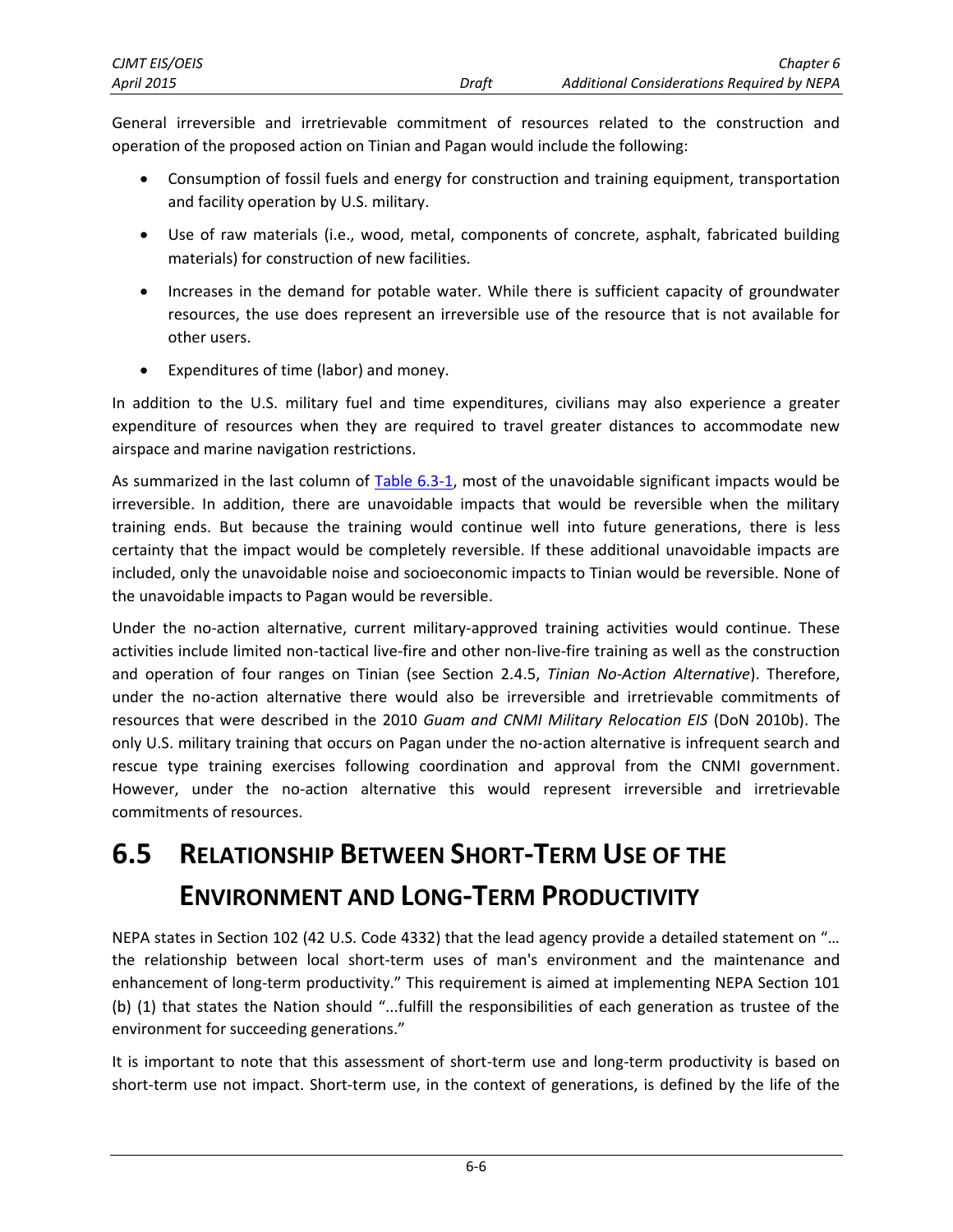proposed action which is currently unknown. However, the U.S. military lease terms would be a minimum of 50 years (minimum two generations).

There would be benefits and gains over the life of the proposed action, as well as costs and impacts. This section presents an evaluation of the short-term use of the environment in relation to adverse effects on the maintenance or enhancement of long‐term productivity. The discussion is from the standpoint of a trustee for future generations and explains the decision to incur lasting losses in potential productivity in exchange for meeting short‐term goals.

Benefits achieved through the proposed action could limit the range of opportunities for the enhancement of long-term productivity of the affected environment. At the same time there will usually be costs, side effects, and loss of natural resources that have long-term productive value. Long-term productivity refers to valuable uses for existing environment (e.g., wetlands, open space, visual resources, recreation areas, floodplains, wildlife habitat, groundwater recharge, areas that support valued species, or cultural practices and sites) and renewable resources (e.g., agriculture, fisheries, water supply, socioeconomics). Long-term productivity also refers to environmental quality such as low ambient noise levels, clean air, clean water, and low levels of other kinds of pollutants.

### **6.5.1 Benefits of Short‐Term Use**

As stated in Section 1.3, *Purpose of and Need for the Proposed Action*, the purpose for the proposed action is to reduce training deficiencies for U.S. military services in the Western Pacific. Existing U.S. military live‐fire, unit and combined RTAs are insufficient to support U.S. Pacific Command Service Components' training requirements in the Western Pacific. The proposed action is needed to enable U.S Pacific Command forces to meet their Title 10 requirements to maintain, equip and train combat and humanitarian forces in the Western Pacific. The primary benefit of this short-term use is a well-trained military force and improved national security.

Regionally, the CNMI government and citizens would benefit from the short-term U.S. military training use due to an increase in revenue from lease payments and from the proposed infrastructure (i.e., roadways, airport) improvements that would benefit both the short-term proposed use and long-term productivity of the environment. There would be additional socioeconomic benefits due to increased employment opportunities during construction and operation.

## **6.5.2 The Cost of Short‐Term U.S. Military Training Use**

Under all alternatives, the utilization of irretrievable and irreplaceable resources of labor, federal expenditures, construction/operation materials and supplies, and fossil fuels would not be available for use by future generations.

The trade-offs associated with short-term use are related to the unavoidable significant impacts [\(Section](#page-4-0) [6.3,](#page-4-0) *Unavoidable Significant Adverse Impacts*) and irreversible and irretrievable commitment of resources [\(Section](#page-6-1) 6.4, *Irreversible and Irretrievable Commitment of Resources*), both of which adversely affect the long‐term productivity of the environment and impact future generations. In addition, actions that would be precluded by the proposed action also represent tradeoffs in long‐term productivity.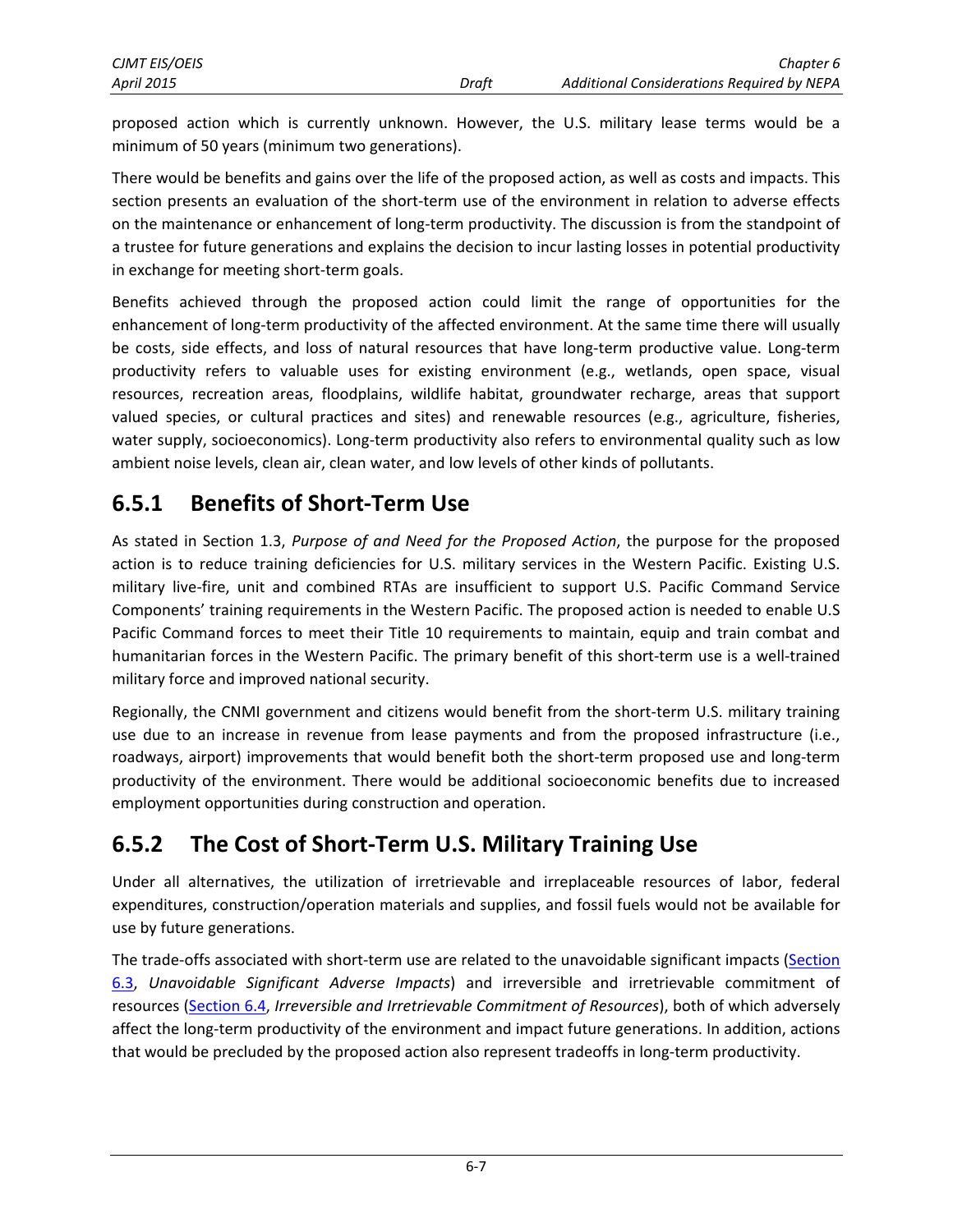There would be no appreciable difference among the three Tinian or between the two Pagan proposed action alternatives with respect to the impacts to short-term uses and long-term productivity of the environment.

### **6.5.3 Tinian**

The area on Tinian leased by the U.S. military would be expanded under the proposed action. No private competing land use plans were identified for the new lease areas or the existing Military Lease Area in the Five-Year Land Use Plan (1989). The new lease areas would be available for other land uses at the end of the life of the proposed action.

There are existing agricultural land uses within the Military Lease Area that would be precluded; however, there are ongoing efforts to mitigate this impact to long-term agricultural productivity by designating specific areas for cattle grazing within the Military Lease Area. In addition, there are lands outside of the Military Lease Area that could potentially be suitable for grazing and agricultural productivity to mitigate for the impacts of the short-term military use. Future Tinian land use plans would need to address the changes in land use.

Another cost of the proposed action would be related to the short-term use of the Military Lease Areas due to new public access restrictions, but these access restrictions are reversible at the end of the life of the proposed action and during non-training periods. The U.S. military training access restrictions would not affect the long-term productivity of the environment, except there may be discrete areas that remain restricted, for health and safety reasons, beyond the life of the proposed action, representing a loss of land available for future generations.

The irreversible and irretrievable commitment of resources associated with the short-term use (U.S. military training) would adversely affect the long-term productivity of the environment for the following resources (see [Table 6.3-1\)](#page-5-1): airspace, water resources, terrestrial biology, marine biology, cultural resources, and visual resources.

There have been land use proposals for Tinian that did not meet the criteria for reasonably foreseeable in the cumulative impact analysis in Chapter 5, *Cumulative Impacts,* but they are relevant to the discussion of trade-offs associated with the proposed short-term U.S. military use and environmental productivity for future generations. Most of the large-scale land use proposals identified are tourism related and would increase the hotel room capacity. Each of the proposals would have their own "shortterm" tradeoffs that would impact long-term environmental productivity; however, there are no environmental impact documents for these proposals to rely upon for a comparison of the trade-offs among the proposals and the proposed action. The proposals for land use outside of the Military Lease Area could proceed concurrently with the proposed action and would not be precluded. However, the limited public access to prime tourist sites (e.g., historic, recreational) within the Military Lease Area could diminish the tourist experience during the life of the proposed action and have long-term impacts to economic productivity.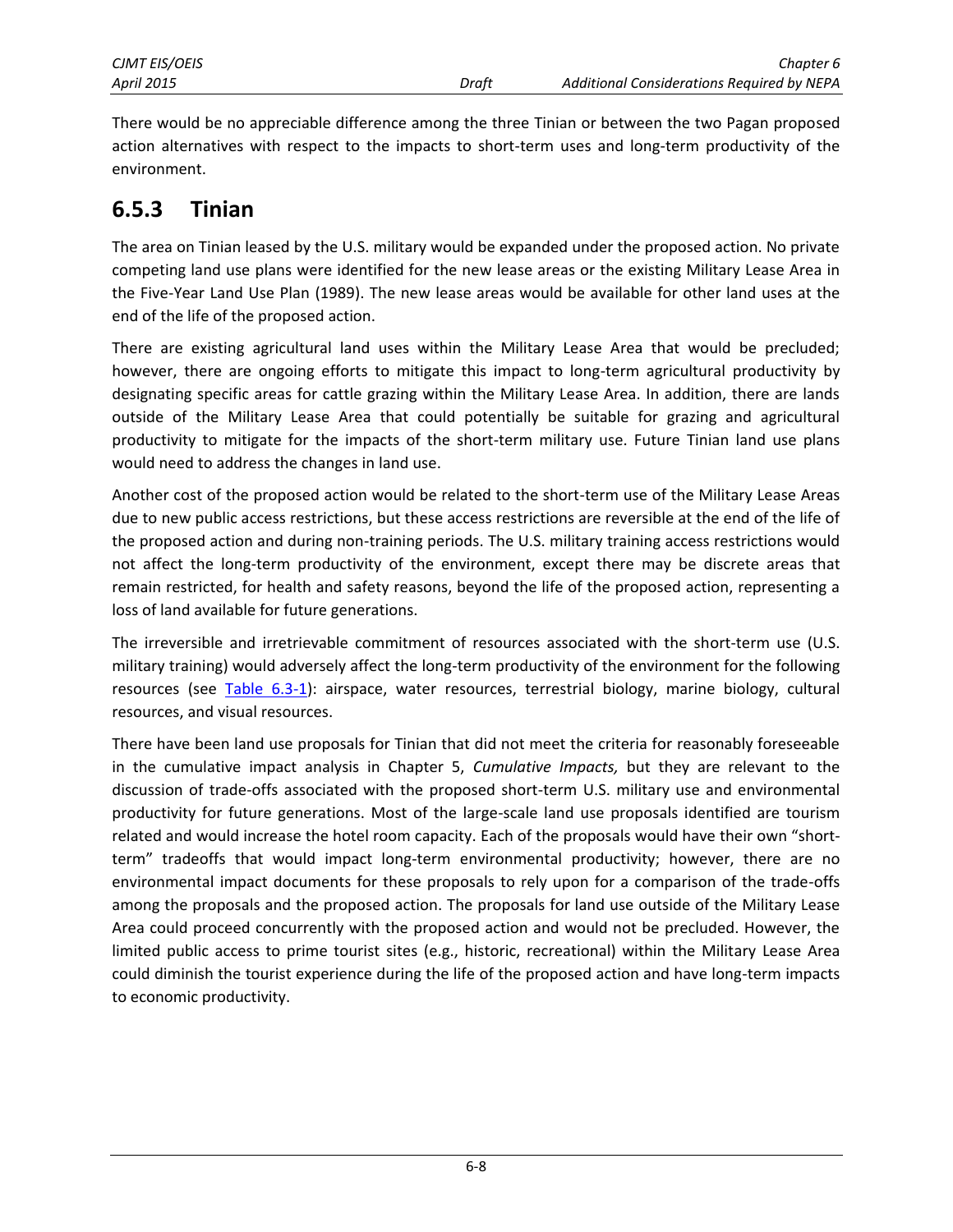### **6.5.4 Pagan**

The CNMI government did not identify U.S. military use of Pagan in their *Five-Year Land Use Plan* (1989). There have been competing land use ideas for Pagan that did not meet the criteria for reasonably foreseeable in the cumulative impact analysis in Chapter 5, *Cumulative Impacts,* but they are relevant to the discussion of trade-offs associated with the proposed short-term use and environmental productivity for future generations. Homesteading, thermal energy, mining, aquaculture and agriculture proposals have all been considered for Pagan. Increases to temporary ecotourism visits are considered reasonably foreseeable and would be scheduled to avoid training events. Each or any combination of these proposals would have their own "short-term" opportunity costs impacting long-term environmental productivity; however, there are no environmental impact documents for these proposals to rely upon for a comparison of the trade-offs among the proposals and the proposed action. Proposals that would require full-time resident populations on Pagan would be precluded by the limited public access imposed during training. Ecotourism is one example of an activity that could continue during non-training periods, with no loss to the long-term productivity or success of the venture. Aquaculture also could proceed to a limited extent with restrictions on siting the aquaculture facilities and island access during U.S. military training. All land use proposals that are precluded in the shortterm could resume on termination of the federal lease for U.S. military training. However, with the passage of time and generations over the long-term U.S. military lease, the delays in homesteading could represent a cultural loss to future generations that is not reversible because cultural ties to Pagan by former residents would not be maintained.

The irreversible and irretrievable commitment of resources associated with the short-term use (U.S. military training) of Pagan would adversely affect the long-term productivity of the environment for the following resources (see [Table 6.3-1\)](#page-5-1): terrestrial biology, marine biology, and cultural resources.